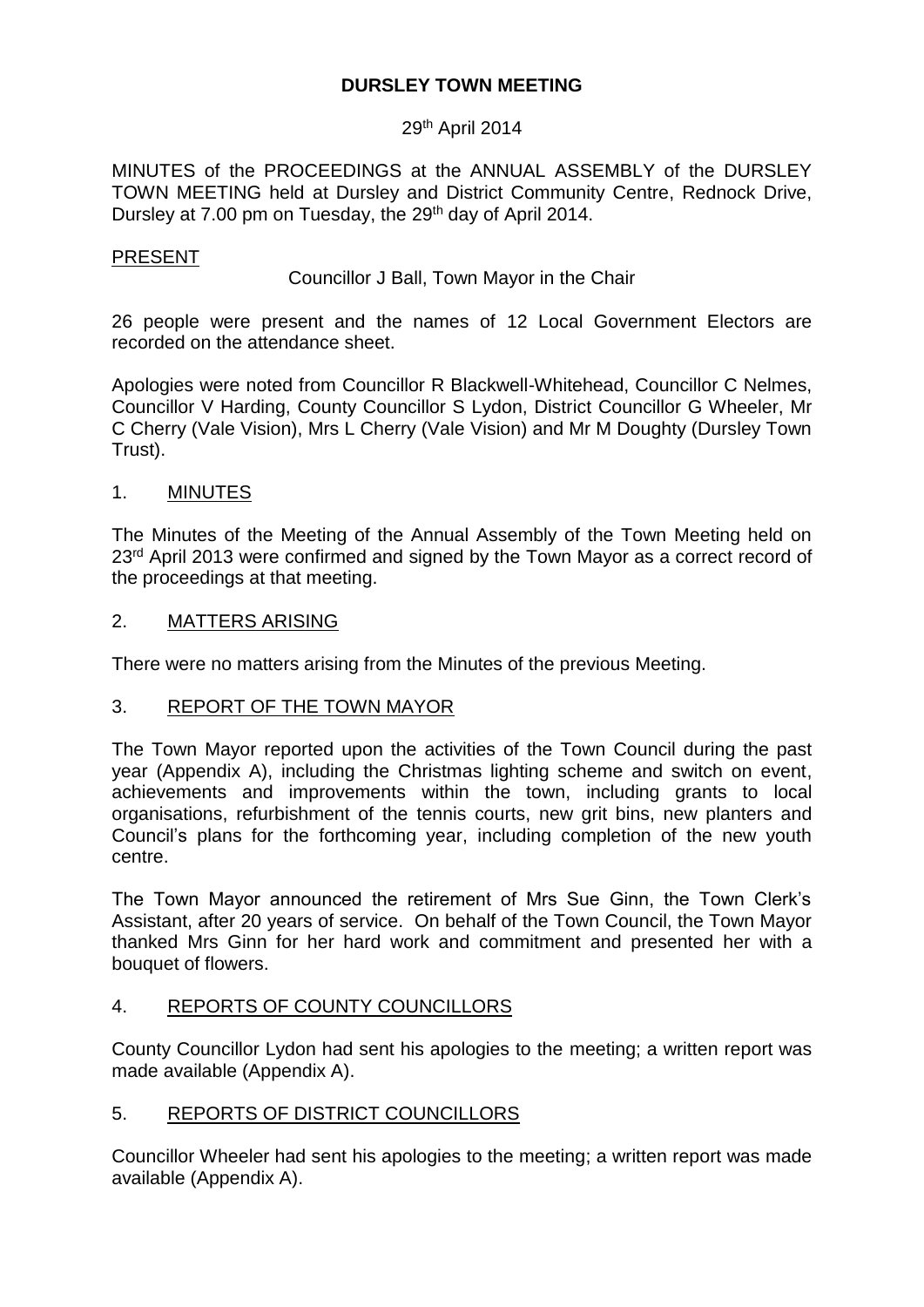Councillor Cornell provided a written report which was made available (Appendix A).

Councillor Marsh presented his report (Appendix B) outlining proposed changes to the district's Sheltered Housing Scheme in light of government cuts.

# 6. TO MEET WITH HEAD TEACHERS

The Town Mayor welcomed Mr David Alexander, the Head Teacher at Rednock School and Mr Paul Daniels, the Head Teacher at Dursley C of E Primary Academy.

Mr Alexander gave a presentation outlining Rednock School's core values, its approach to teaching, leadership and management; the improvement plan, progress and student achievements.

Mr Alexander praised the hard work of students and staff in achieving excellent GCSE results with 95.2% of students achieving 5 x A\*-C, the second best in the county. Core subjects performed exceptionally well compared with national figures. In all, 69.43% of students achieved 5 A\*-C grades including English and Maths.

It was noted that student results are moving upwards and the school has a shared vision to become "Good" by 2014 and "Outstanding" by 2016.

In response to a question about the need for students to have iPads, Mr Alexander confirmed that the school has enough laptops to accommodate two thirds of students but is looking at technology needs and exploring the use of smart phones.

On behalf of Dursley, the Town Mayor congratulated Rednock School on excellent results and recognised the important part it plays in the community.

Mr Daniels gave a presentation outlining the journey undertaken by Dursley C of E Primary School following an Ofsted 'Notice to Improve' in November 2011 through to receiving a "Good" rating in 2013 and gaining academy status.

Mr Daniels highlighted the academy's values, a new creative approach to teaching and learning and its achievements; attainment has moved from below national floor targets to well above, and levels of progress are close to "outstanding".

It was noted that that academy's relationship with its sponsor the Diocese of Gloucester Academies Trust, has offered many new opportunities; community work continues to be important including involvement in local projects, for example positive parking and Dursley in Bloom.

Mr Daniels took the opportunity to share publically for the first time, the good news that the academy has secured funds of almost £600,000 towards much needed building development and refurbishments; the Academy is very proud of its achievements and being part of the Dursley community.

On behalf of Dursley, the Town Mayor welcomed the good news and congratulated the academy on its achievements.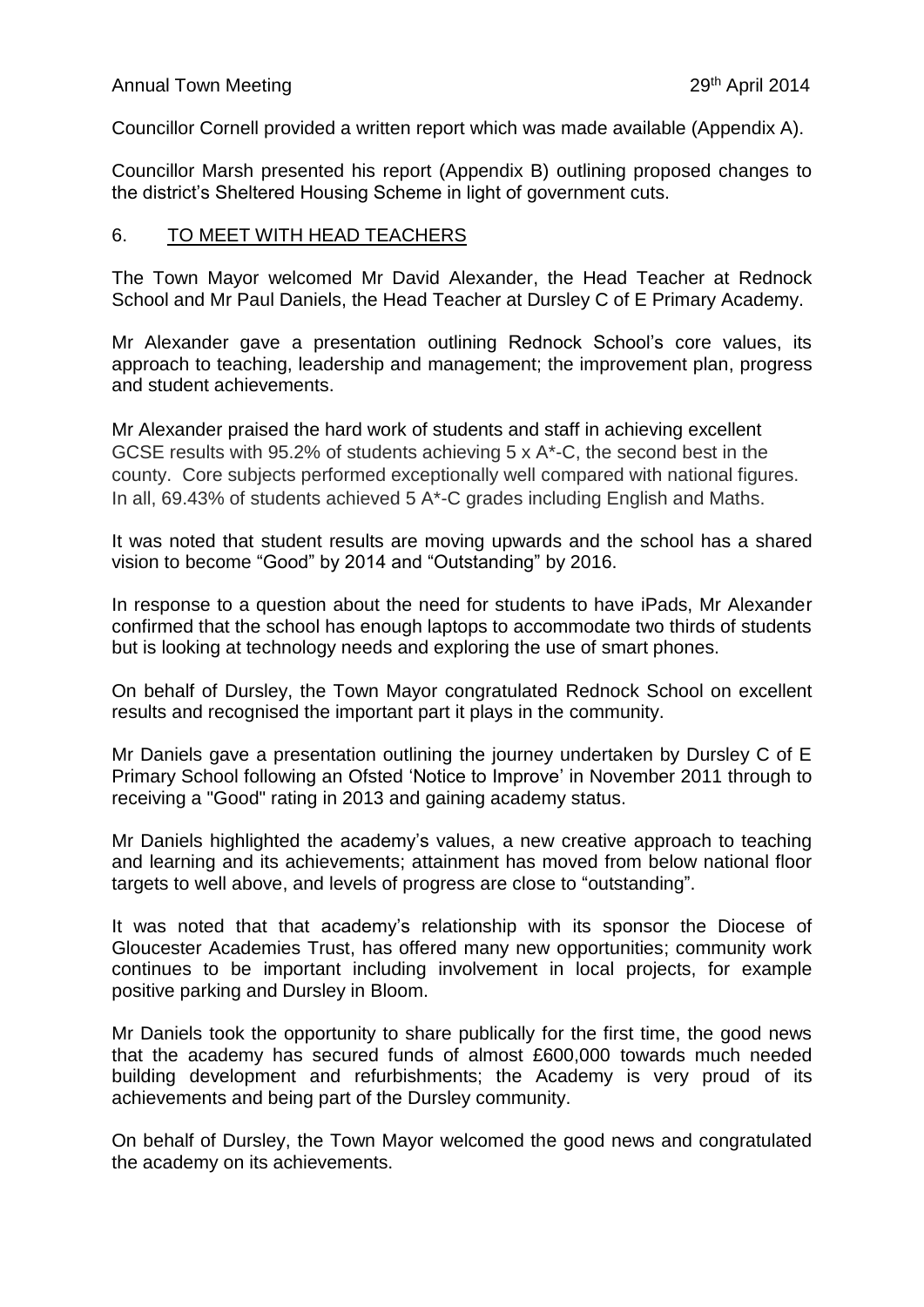### 7. TO RECEIVE PRESENTATIONS FROM GRANT RECIPIENTS

### **(a) GL11 Community Project**

Indigo Redfern, the Project Manager at GL11, reported on the wide range of services offered to the local community, including a varied training and education programme, drop-in social groups, community lunch/cafe and volunteering opportunities; the project recently took over the other half of the building and is looking at ways the space can be used and developed, including offering rooms for hire (e.g. business start ups, artistic work).

On behalf of the project, Indigo Redfern thanked Dursley Town Council for providing grant funding.

### **(b) Stroud and District CAB**

Nick Lee, the Bureau Manager, was not in attendance to provide a report.

### **(c) Home Start**

Angela Lovegrove, the Home Start Coordinator, outlined the charity's work supporting families in the local area who are struggling to cope; a team of 90 volunteers provide support, but more are needed; in 2013 Home Start helped 23 families in the Cam and Dursley area.

On behalf of the charity, Angela Lovegrove, thanked Dursley Town Council for providing grant funding.

### **(d) Dursley and District Community Association** (additional item taken)

Roger Davies, Dursley and District Community Association, presented a report on recent improvement work to the Community Centre roof and ongoing work to improve management processes and marketing of the centre (Appendix C).

On behalf of the association, Mr Davies, thanked Dursley Town Council for continued support.

### 8. TO DISCUSS TOWN MATTERS GENERALLY

No matters were raised for discussion.

### 9. LESLIE D GALE AWARD

The Town Mayor presented the Leslie D Gale Award for service to the community to Home Start (Stroud District) in recognition of the valuable work their volunteers carry out with families who need support in Dursley. Angela Lovegrove, the Coordinator, accepted the award on behalf of the charity.

The Town Mayor reported that the Council would like to expand the awards in the future to include the following: